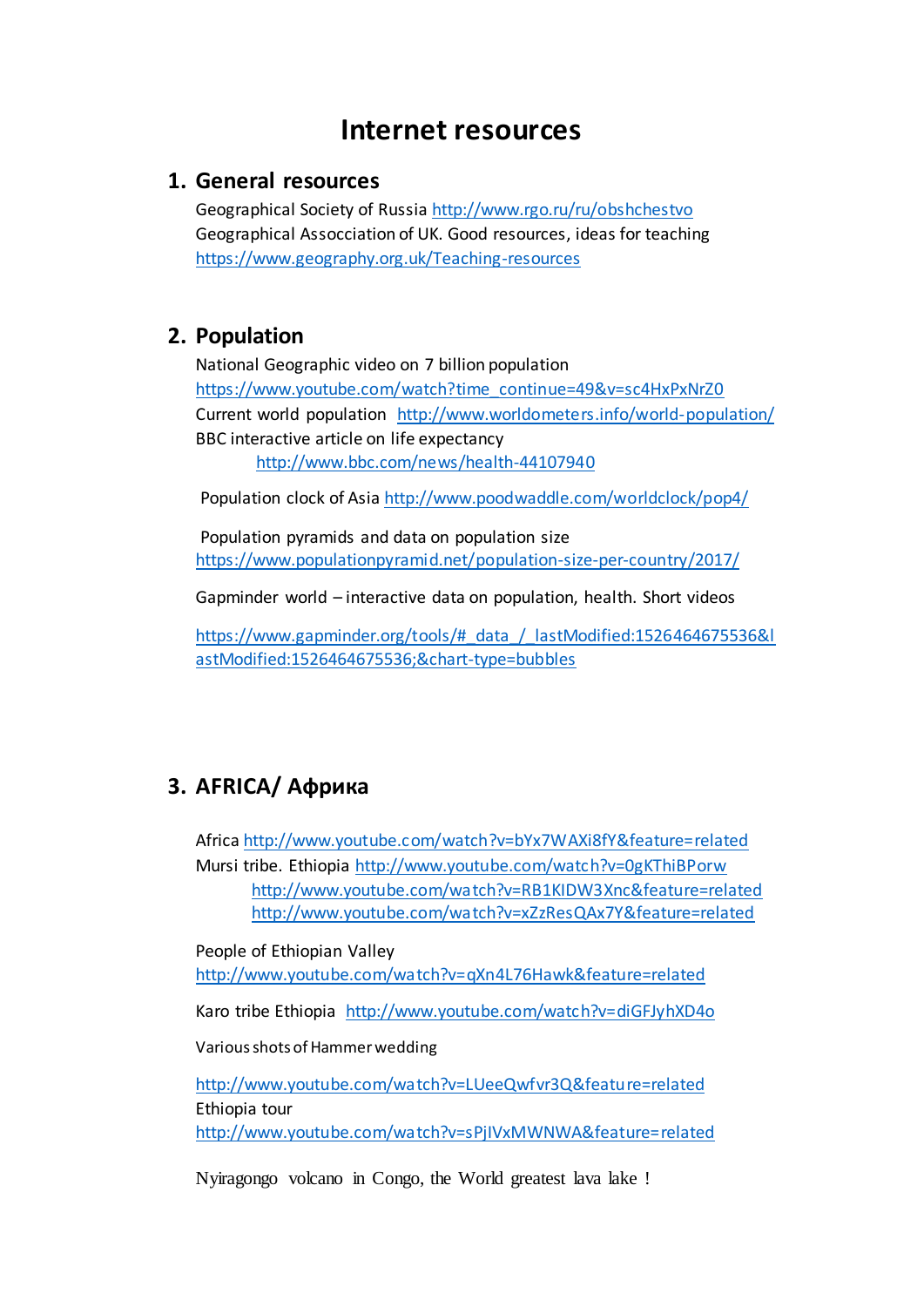[http://www.youtube.com/watch?v=6qMYmNg6K\\_8&feature=related](http://www.youtube.com/watch?v=6qMYmNg6K_8&feature=related)

Ibn Batuta **[http://www.youtube.com/watch?v=yEzC8NB-](http://www.youtube.com/watch?v=yEzC8NB-AVk&feature=related)[AVk&feature=related](http://www.youtube.com/watch?v=yEzC8NB-AVk&feature=related)**

The Intrepid Vasco da Gama's Voyage To India

<http://www.youtube.com/watch?v=L5ogONsz21E&feature=related>

River Nile

<https://www.youtube.com/watch?v=aG0j0eeyL0w>

Rift valley formation in Africa

[https://www.youtube.com/watch?v=IPuLM1\\_Im9g](https://www.youtube.com/watch?v=IPuLM1_Im9g)

Alternative enegy in Ethiopia

<https://www.weforum.org/agenda/2018/05/addis-ababa-reppie-trash-into-energy>

# **4. Asia / Азия**

#### **Tajikistan**

Map Dushanbe

[https://yandex.ru/maps/10318/dushanbe/?ll=68.798610%2C38.543321&spn](https://yandex.ru/maps/10318/dushanbe/?ll=68.798610%2C38.543321&spn=0.468979%2C0.095505&z=14&l=sat%2Cpht&mode=search&ol=geo&ouri=ymapsbm1%3A%2F%2Fgeo%3Fll%3D68.780%252C38.575%26spn%3D0.189%252C0.194%26text%3DTajikistan%252C%2520Dushanbe%2520) [=0.468979%2C0.095505&z=14&l=sat%2Cpht&mode=search&ol=geo&ouri=y](https://yandex.ru/maps/10318/dushanbe/?ll=68.798610%2C38.543321&spn=0.468979%2C0.095505&z=14&l=sat%2Cpht&mode=search&ol=geo&ouri=ymapsbm1%3A%2F%2Fgeo%3Fll%3D68.780%252C38.575%26spn%3D0.189%252C0.194%26text%3DTajikistan%252C%2520Dushanbe%2520) [mapsbm1%3A%2F%2Fgeo%3Fll%3D68.780%252C38.575%26spn%3D0.189%2](https://yandex.ru/maps/10318/dushanbe/?ll=68.798610%2C38.543321&spn=0.468979%2C0.095505&z=14&l=sat%2Cpht&mode=search&ol=geo&ouri=ymapsbm1%3A%2F%2Fgeo%3Fll%3D68.780%252C38.575%26spn%3D0.189%252C0.194%26text%3DTajikistan%252C%2520Dushanbe%2520) [52C0.194%26text%3DTajikistan%252C%2520Dushanbe%2520](https://yandex.ru/maps/10318/dushanbe/?ll=68.798610%2C38.543321&spn=0.468979%2C0.095505&z=14&l=sat%2Cpht&mode=search&ol=geo&ouri=ymapsbm1%3A%2F%2Fgeo%3Fll%3D68.780%252C38.575%26spn%3D0.189%252C0.194%26text%3DTajikistan%252C%2520Dushanbe%2520)

New silk road with Dushanbe on the map

[https://www.weforum.org/agenda/2018/04/the-challenge-to-chinas-new](https://www.weforum.org/agenda/2018/04/the-challenge-to-chinas-new-silk-road)[silk-road](https://www.weforum.org/agenda/2018/04/the-challenge-to-chinas-new-silk-road)

### **China**

Images from China

[https://yandex.ru/images/search?text=%D0%BA%D0%B8%D1%82%D0%B0%](https://yandex.ru/images/search?text=%D0%BA%D0%B8%D1%82%D0%B0%D0%B9&stype=image&lr=10318&source=wiz) [D0%B9&stype=image&lr=10318&source=wiz](https://yandex.ru/images/search?text=%D0%BA%D0%B8%D1%82%D0%B0%D0%B9&stype=image&lr=10318&source=wiz)

#### Rural-urban migration in China

<https://www.youtube.com/watch?v=KNXg-kYk-LU>

Environmental protection in China

<https://www.youtube.com/watch?v=9OH5C1bklkc>

Can the 'Great Green Wall' stop desertification in China?

<https://www.youtube.com/watch?v=pSn6S-H7m-8>